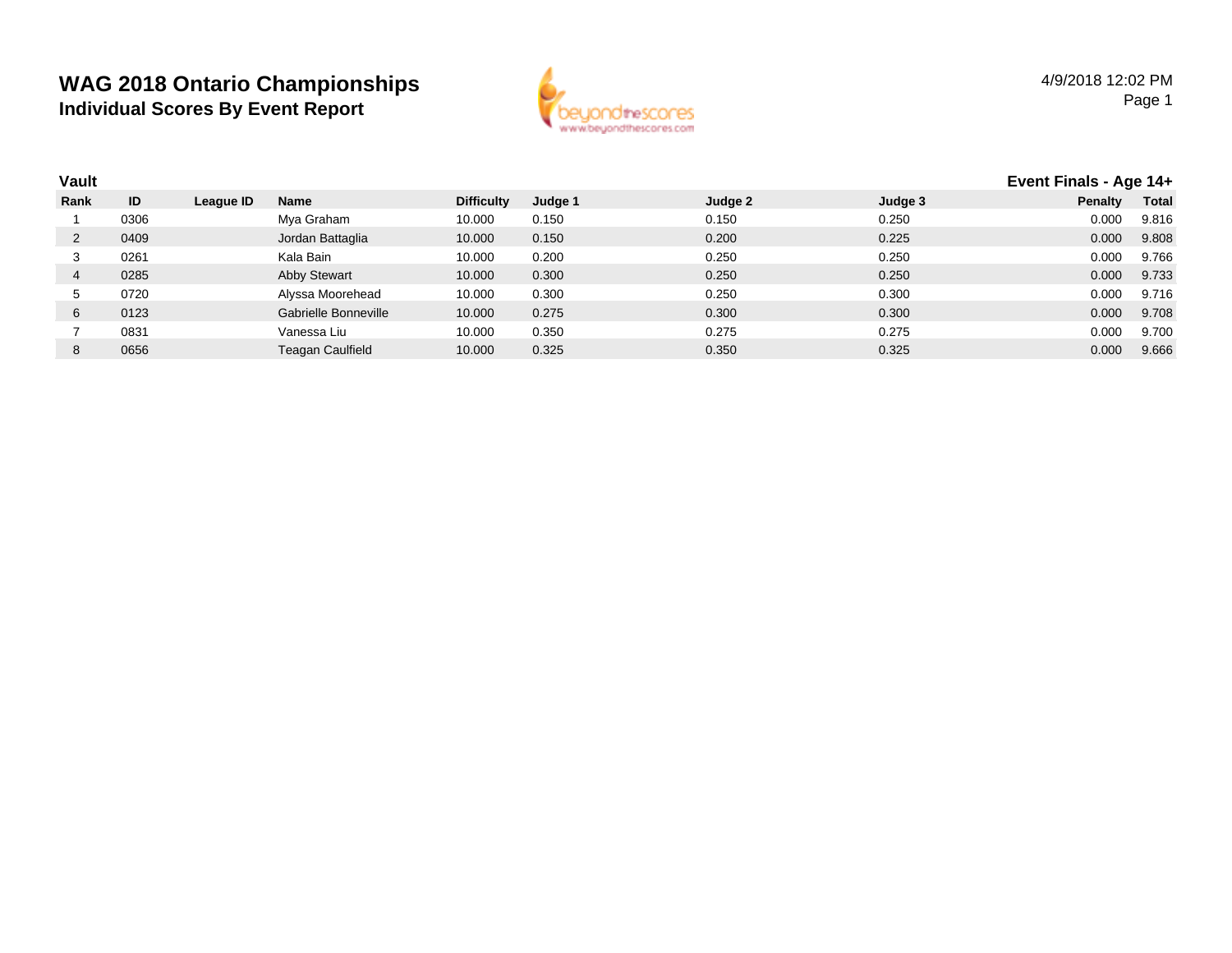

| <b>Bars</b> |      |           |                       |                   |         |         |         | Event Finals - Age 14+ |              |
|-------------|------|-----------|-----------------------|-------------------|---------|---------|---------|------------------------|--------------|
| Rank        | ID   | League ID | <b>Name</b>           | <b>Difficulty</b> | Judge 1 | Judge 2 | Judge 3 | <b>Penalty</b>         | <b>Total</b> |
|             | 0798 |           | Victoria Burgess      | 10.000            | 0.150   | 0.250   | 0.200   | 0.000                  | 9.800        |
|             | 0267 |           | Samantha Horvath      | 10.000            | 0.200   | 0.250   | 0.300   | 0.000                  | 9.750        |
| 3           | 0337 |           | Esmé Higgon           | 10.000            | 0.300   | 0.250   | 0.300   | 0.000                  | 9.716        |
| 4           | 0365 |           | Jazmine Deveau        | 10.000            | 0.350   | 0.300   | 0.300   | 0.000                  | 9.683        |
| G.          | 0726 |           | Nila D'Emilio         | 10.000            | 0.450   | 0.350   | 0.350   | 0.000                  | 9.616        |
| 6           | 0119 |           | Elizabeth Murdock     | 10.000            | 0.500   | 0.500   | 0.500   | 0.000                  | 9.500        |
|             | 0369 |           | Emilie Hamilton       | 10.000            | 0.600   | 0.600   | 0.500   | 0.000                  | 9.433        |
| 8           | 0803 |           | <b>Brie Kostaszek</b> | 10.000            | 0.700   | 0.650   | 0.800   | 0.000                  | 9.283        |
|             |      |           |                       |                   |         |         |         |                        |              |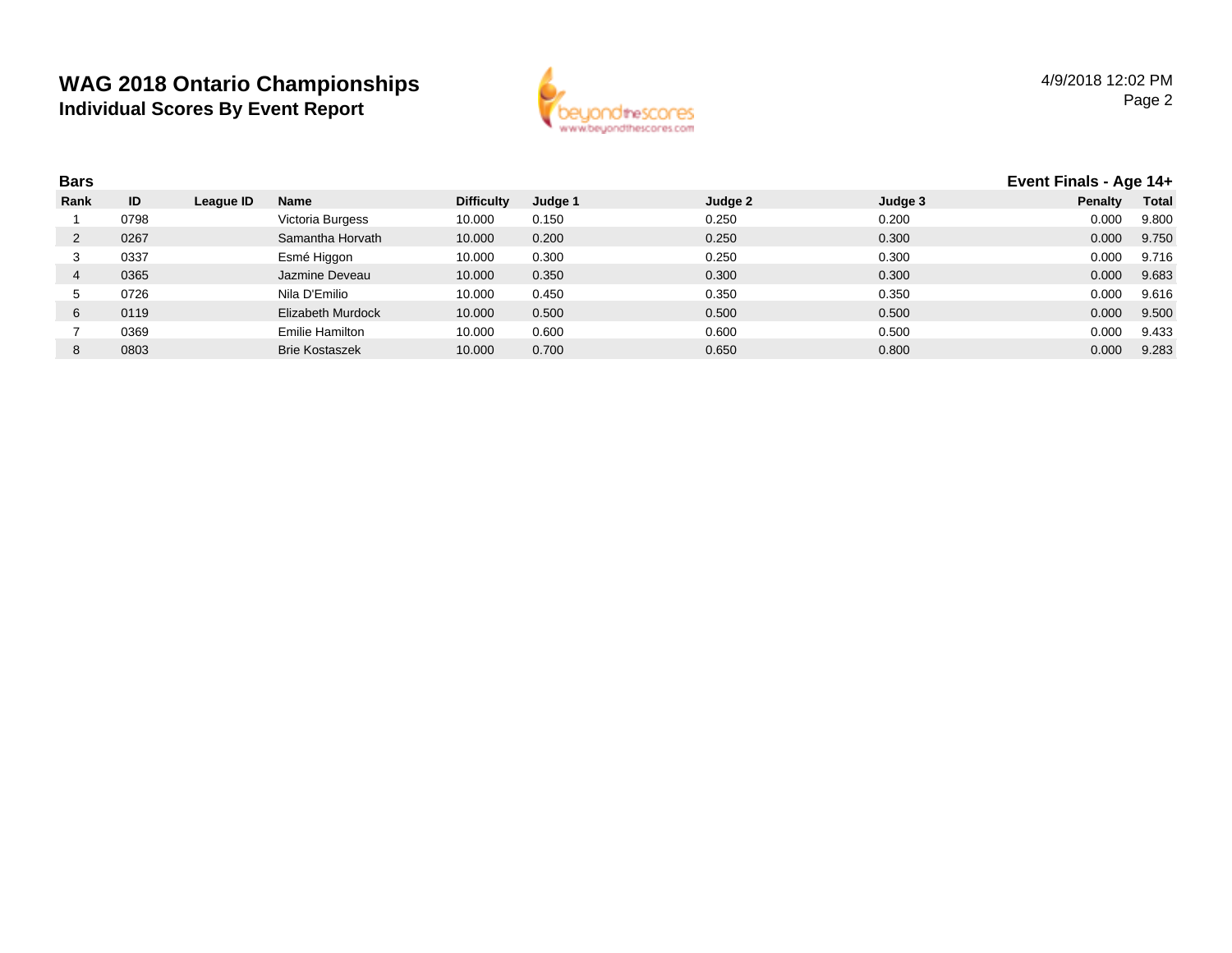

| <b>Beam</b> |      |           |                                    |                   |         |         |         | Event Finals - Age 14+ |              |
|-------------|------|-----------|------------------------------------|-------------------|---------|---------|---------|------------------------|--------------|
| Rank        | ID   | League ID | <b>Name</b>                        | <b>Difficulty</b> | Judge 1 | Judge 2 | Judge 3 | Penalty                | <b>Total</b> |
|             | 0702 |           | Chiara Diberto                     | 10.000            | 0.225   | 0.225   | 0.225   | 0.000                  | 9.775        |
|             | 0066 |           | <b>Hailey Gaulton</b>              | 10.000            | 0.275   | 0.250   | 0.250   | 0.000                  | 9.741        |
|             | 0788 |           | Michelle-Rose Berube-Conway 10.000 |                   | 0.300   | 0.325   | 0.300   | 0.000                  | 9.691        |
|             | 0366 |           | Jia Di Renzo-Baty                  | 10.000            | 0.375   | 0.375   | 0.300   | 0.000                  | 9.650        |
|             | 0270 |           | Lia Kaiser                         | 10.000            | 0.300   | 0.475   | 0.400   | 0.000                  | 9.608        |
| 6           | 0720 |           | Alyssa Moorehead                   | 10.000            | 0.450   | 0.375   | 0.500   | 0.000                  | 9.558        |
|             | 0267 |           | Samantha Horvath                   | 10.000            | 0.825   | 0.700   | 0.800   | 0.000                  | 9.225        |
| 8           | 0674 |           | Kira Nishidera                     | 9.500             | 0.875   | 0.750   | 0.900   | 0.000                  | 8.658        |
|             |      |           |                                    |                   |         |         |         |                        |              |